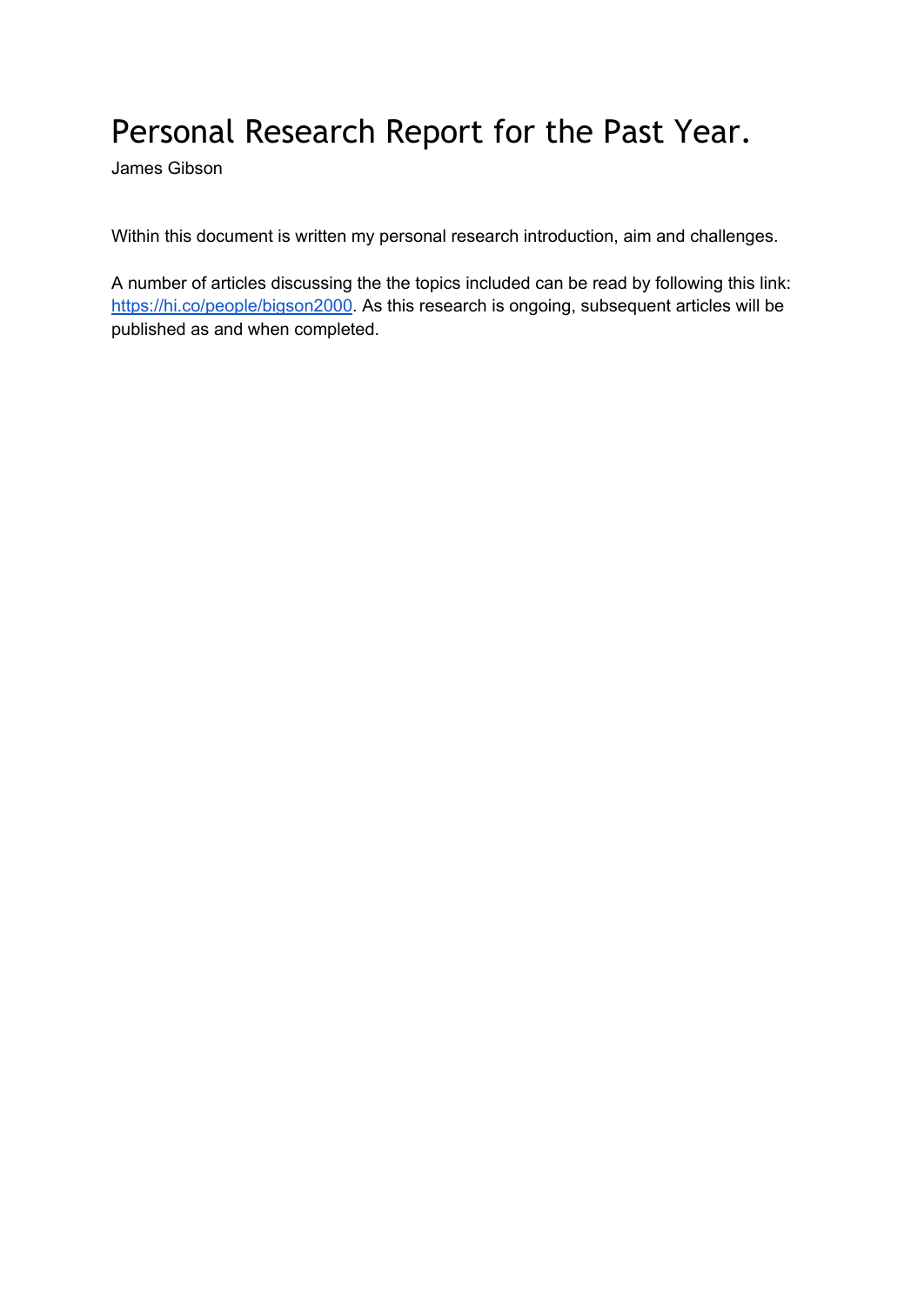# How to Verbally Explain.

#### Me.

I'm a designer. A designer of not only things, but process, and thinking. Questioning design responsibilities of design in the now. What, when, where, how, and who to design for. Considering sustainable implications, environmentally, economically, and personal. Exploring and experiencing ways of living and working, asking the question: what does it mean to be creative in the now?

## Aim.

## Personal Introduction.

*"One day's exposure to mountains is better than a cartload of books."[^1]*

How can we find way a to be creative, live, learn, and educate which is fitting to our needs in the now?

I aim to use my time—of which I'm lucky enough to be able to somewhat control—in the pursuit of experiences in order to learn, document, and communicate intending to self-improve and ultimately educate. In this manner I hope to create a number of bridging questions enabling concrete starting points for further research and positive change.

*"The only way to experience an experience is to experience it"[^2]*

To achieve this or gain a deeper understanding, I have set myself a number of challenges. The purpose of which is to deliberately position myself out of my—cultural normality—comfort zone. Each challenge will focus on one or more of the main topics set by this project; live, work, food, body, mind. I will continue to personally document and share my activities, findings, epiphanies, successes and failures as I go; in addition to contributing to the main project activities and documentation. Aiming to create a series of complete articles discussing each subject in depth, compiled together as a set of publishable documents (online and/or print,). These document can then be shared and used—by myself or others—for future reference in our projects creative curriculum in the following years.

*"Experience wins every time."[^5]*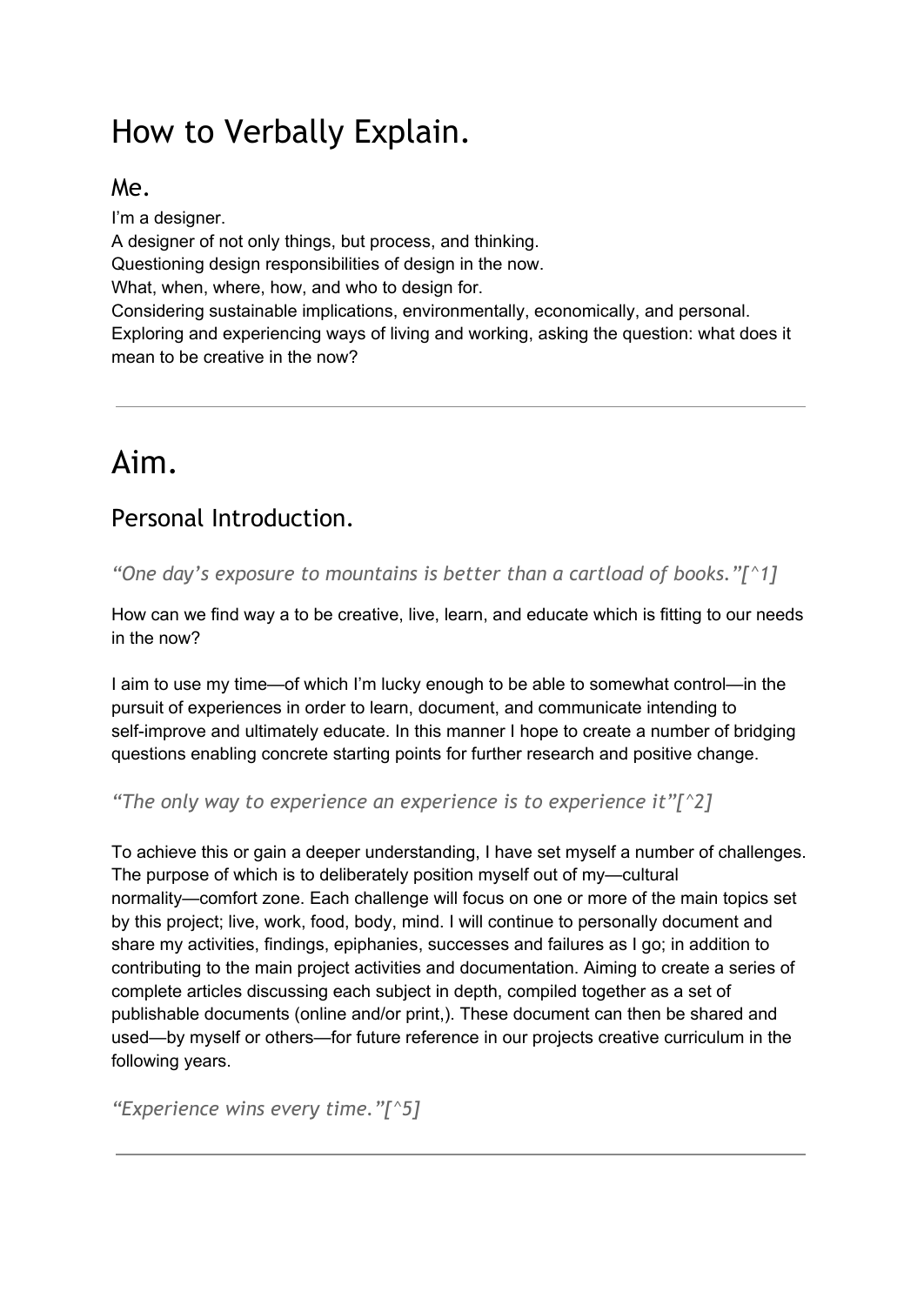# Challenges.

## Notes on Living Outside Cultural Norms.

#### **#live #work**

#campeveryday #todaysoffice #todayscommute #outdooronline

Disrupting / challenging *home* and *office* and exploring the balance between *life* and *work*.

Challenging the inefficient modern norm of living, seeing through the misleading and dishonest intentions of the lazy house builders and greedy service providers, where wastefulness is designed-in and personnel comfort, or inspiration a distant ideal.

#### **What alternatives do we have?**

What happens if we reject this irresponsible behaviour dressed up and disguised and modern —designer—comfortable living? This is what I did, for the last year I've been exploring a different way of living and documenting the journey and the way in-which it affects me, my creativity and my approach to *life* and *work*.

*"None of the brute creation requires more than Food and Shelter. The necessaries of life for man in this climate may, accurately enough, be distributed under the several heads of Food, Shelter, Clothing, and Fuel; for not till we have secured these are we prepared to entertain the true problems of life with freedom and a prospect of success." [^1]*

If we consider the basic requirements being Food, Shelter, Clothing, and Fuel, *Thoreau (1854).* Could we at the time of writing this suggest another necessity: technology? I question and speculate that we as individuals have become so dependent on… (heard before) I should say, that considering the amount of information readily available and the way in which we—I—create, view, depend on it, older forms of communicating are simply inadequate, therefore if we reject the now—which depends heavily on being connected—are we alienating ourselves in a debilitating way? Shouldn't we embrace and accept this as an essential requirement. I ask the question: *How would you fill your time without it?*, a subject which also needs tackling, perhaps rephrasing it: *How might we balance our dependency on such things?* I believe finding a balance is closer to the point, as rejecting could be seen as rejecting *all* modern life & society, which is not the intention; for we should promote the questioning of it, and promote the rejection of falsities dressed-up as modern comforts.

#### *"No way of thinking or doing, however ancient, can be trusted without proof."[^1]*

As complete disconnection isn't a realistic (nor desired) option, now or in Thoreau's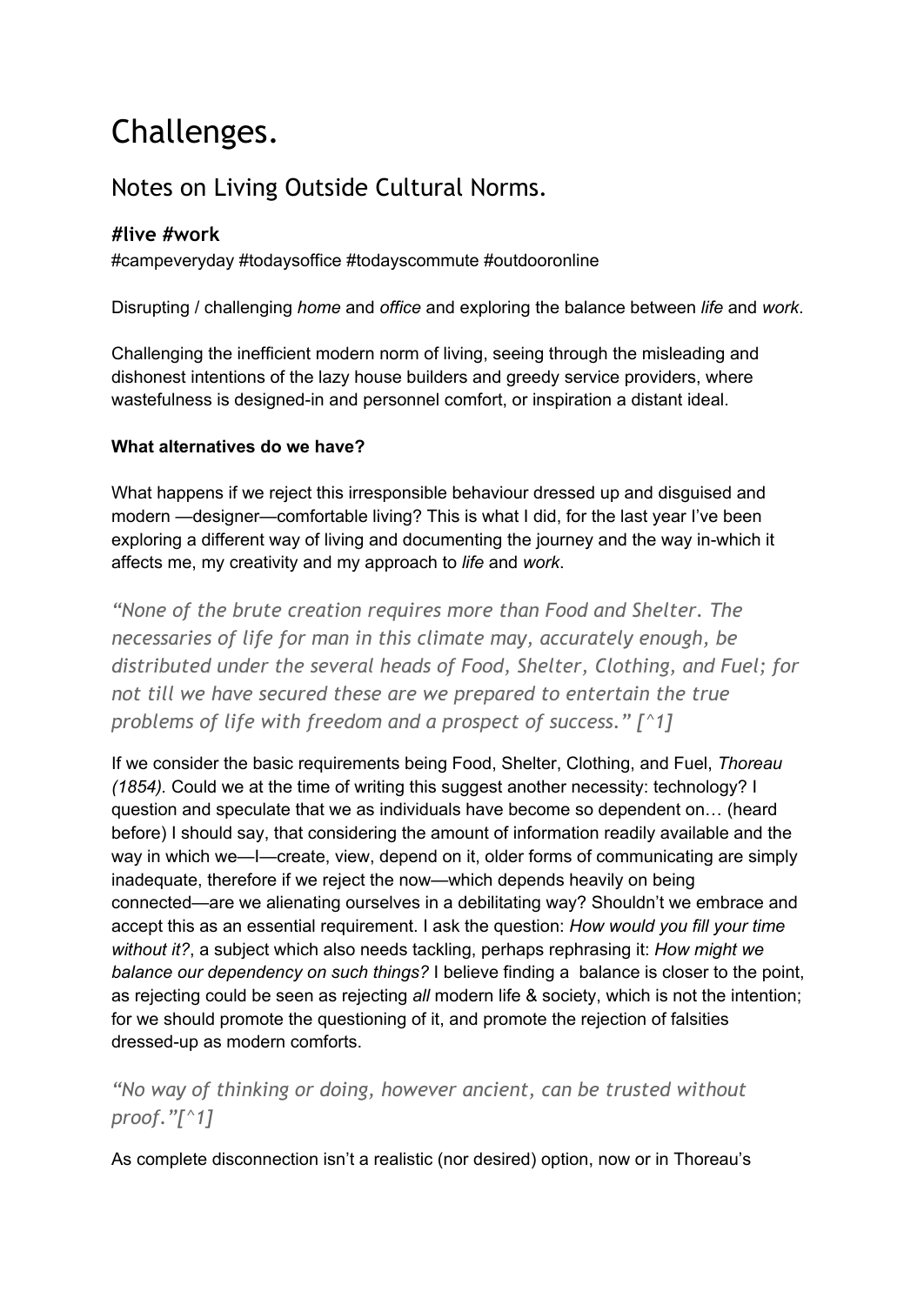lifetime, therefore is it possible to propose a new etiquette or prioritisation for creative living, working, and learning; considering Office, Home, Commute, Time, Etiquette, Communication?

*"the smarter question probes what we are happy to share, with whom and in what context," [^5]*

## Notes on Possessions & Creativity.

#### **#body #mind** #theonlypossession

*"The body is the only possession that everybody has, it is, as it were, a natural property."[^3]*

If my body is the only true possession I own, then shouldn't I take better care of it?

*"The more you know, the less you need."[^8]*

Growing up and inheriting the values and behaviours of a consumer driven society, with our socially induced subjective ownership of property; more often than not, simply filling empty lives with short lived happiness in the form of new possessions. Perhaps it's time to relearn some true values of living, of physical and mental wellbeing. Reconsidering or balancing our needs and desires; not only in the property we possess, but the property we create, be it art or design, functional or dead. Just because we *can* make or *want* to make, isn't necessarily enough justification to actually make it. I feel a personal need to adjust my value scale—and that of the institution that employs me—being more conscious, looking past personal egotistical gain and considering the impact our *creativity* has on a larger scale. Material, energy, time, and the environment being core considerations, coming far before my subjective personal, often fickle-whimsical needs. Before making responsible decisions regarding what I consume or produce, I propose starting with a reevaluation regarding possessions and ownership in order to filter the *things* I own, buy, make and use of.

*"Everything we personally own that's made, sold, shipped, stored, cleaned, and ultimately thrown away does some environmental harm every step of the way, harm that we're either directly responsible for or is done on our behalf." [^8]*

Starting with the body—adding to my regular excursions into the mountains—I propose to learn yoga, and document change and reaction within. Building on my own experience of the positive effects of regular physical exercise, I intend to look more closely, examining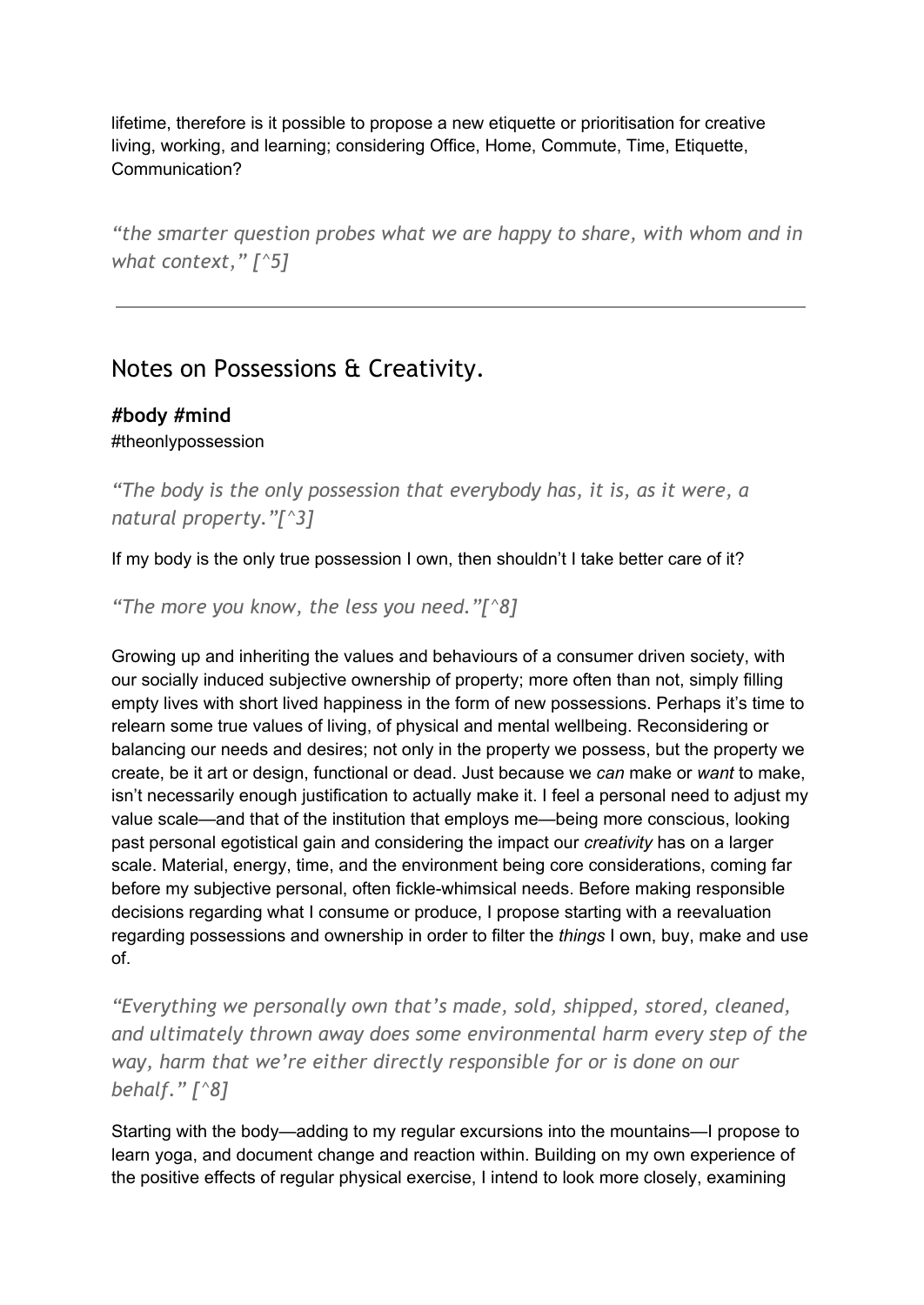the physical and mental reaction—both positive and negative—yoga has on my personal life and work, and—if at all—how it might affect my creative output. In short, can changing ones body and mind through yoga change, your perspective on creativity?

*The body is not only a possession it is also an instrument which we use to satisfy our needs, furthermore it changes to the use we make of it. If we do not use our muscle they become flabbier, weaker, even to the extreme point of becoming unsueable; on the contrary, our body become stronger and healthier the more it is used.[^3]*

### Notes on A Necessity to Communicate.

#### **#mind #body** #hello

*"In every walk with Nature one receives far more than he seeks". [^4]*

There is a strange phenomenon where as soon as you place a foot on a hiking or mountain trail, people start greeting 'hello'; where just a few steps earlier you are lost in the anonymous mass of modern society. In an extreme case, I've known colleagues of more that 5 years, who struggle to greet or even ignore eachother when passing in the corridor. Is it the act of stepping into nature that brings about shift or unchaining of social barriers. Or is it a filter, for a particular type of person who would naturally say hello, if not disoriented by complex urban etiquettes.

As mentioned in my text, Notes on Living Outside Cultural Norms. *A Chance Meeting*: "I find that a mountain top is perhaps the most suited location for meeting interesting people."[^6] Believing Muir right when saying: *"In every walk with Nature one receives far more than he seeks".* [^4] May I suggest, not only from the delight of being in nature and experiencing it's ever changing moods; also from the people you meet and the conversations partaken along the way. Therefore, I plan to further my ability to communicate by improving my Japanese language skills, in order to more easily exchange thoughts with the interesting and inspiring people I meet; furthermore improving works and homelife too. Once again documenting my thoughts, feelings and insight along the way in photography and words; the eventual outcome is at this time unknown, along with my success. Nevertheless, I will have a number of meetings, stories, and observations to share, no doubt having untold worth.